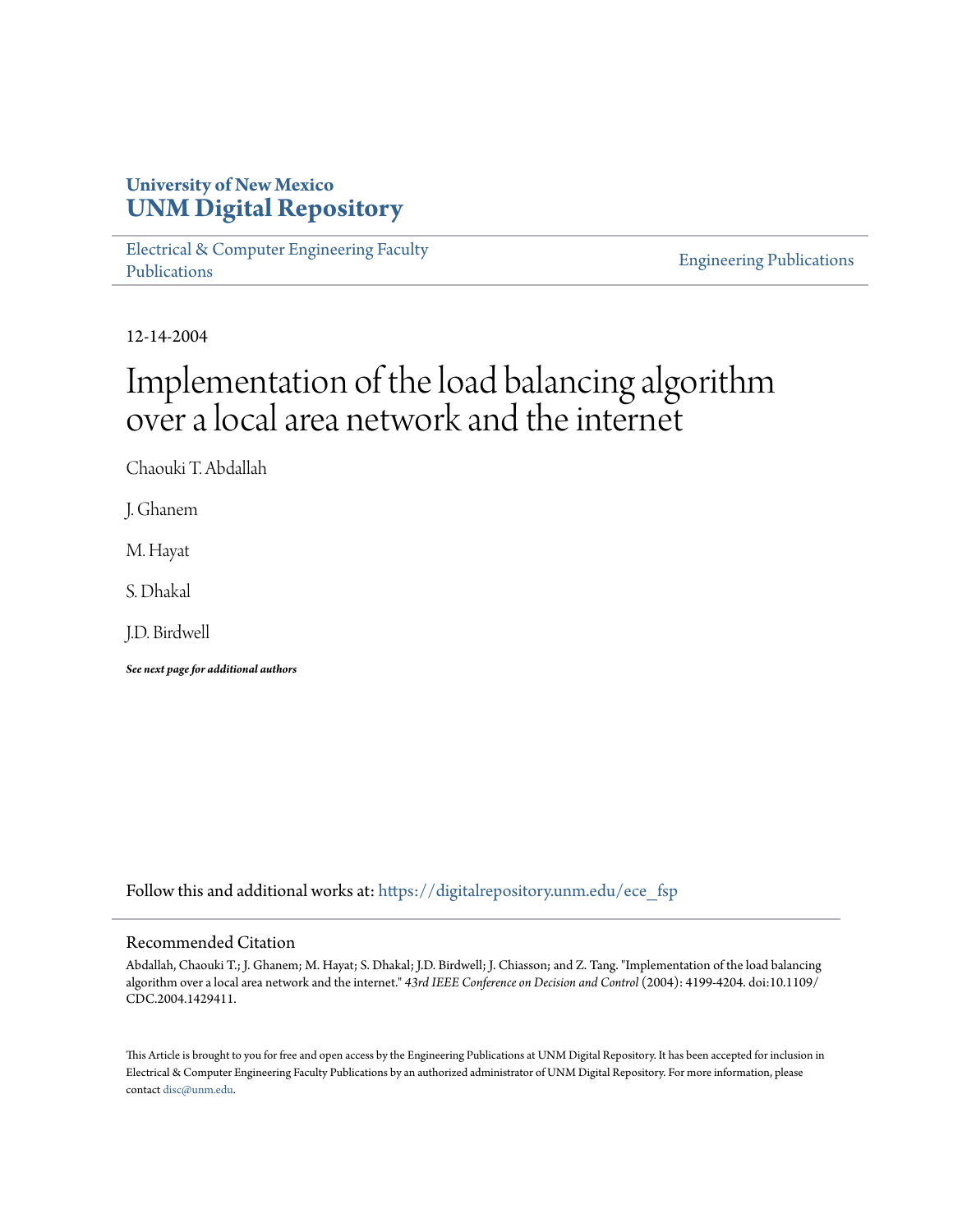### **Authors**

Chaouki T. Abdallah, J. Ghanem, M. Hayat, S. Dhakal, J.D. Birdwell, J. Chiasson, and Z. Tang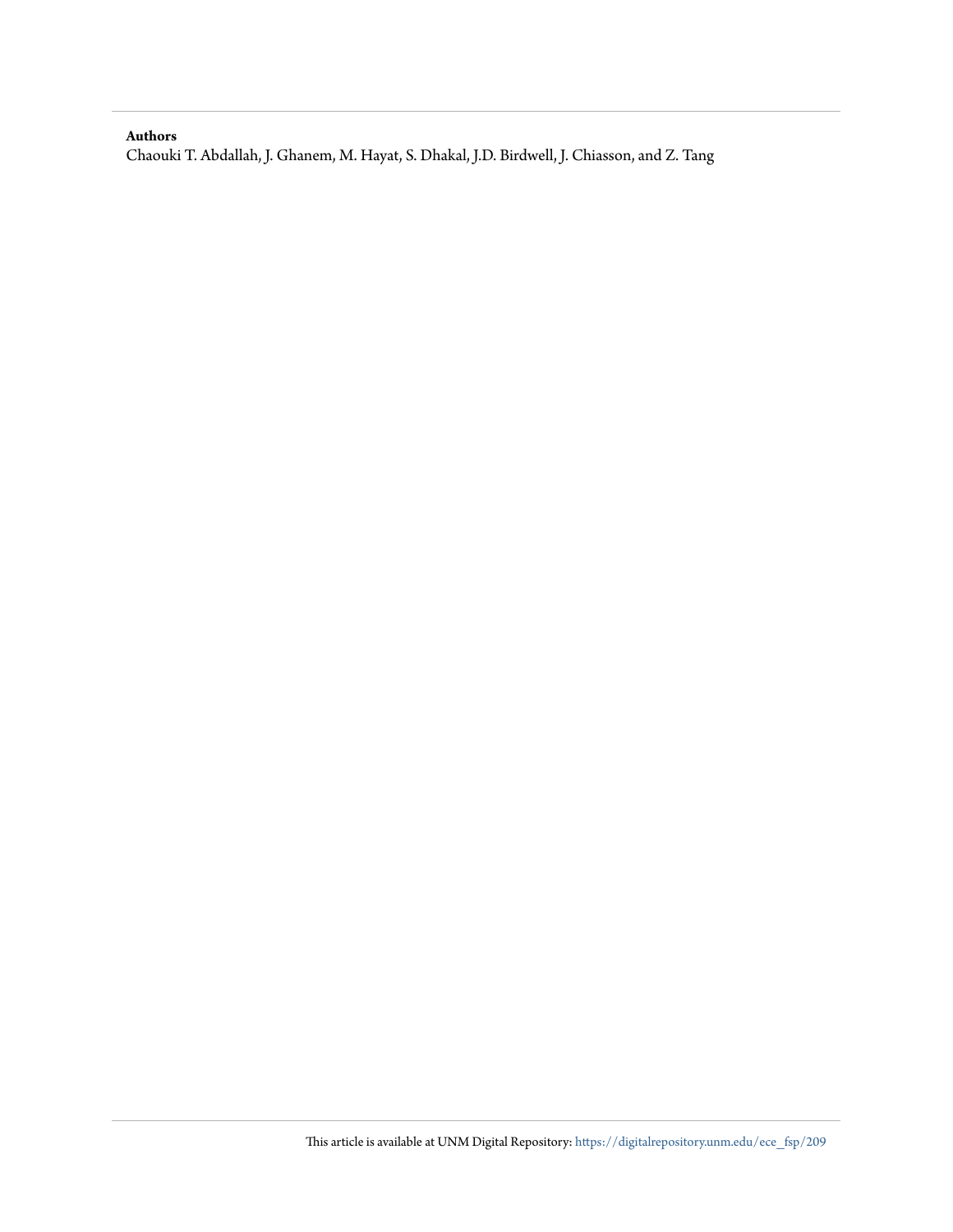# Implementation of the Load Balancing Algorithm over a Local Area Network and the Internet

J. Ghanem, C. T. Abdallah, M. Hayat, S. Dhakal, J.D. Birdwell, J. Chiasson, and Z. Tang<sup>∗</sup>

{jean,chaouki,hayat,dhakal}@eece.unm.edu

*Abstract***— In this paper, experimental evaluation of the load balancing algorithm in real environments is presented. we emphasize on the effects of delays in the exchange of information among nodes, and the constraints these effects impose on the design of a load balancing strategy. two testbeds in two different real environments have been built; The first implementation was over a local area network whereas the second one was over Planet-Lab. The results show the effect of the network delays and variances in the tasks processing time on choosing adequate gain values for the load balancing algorithm.**

#### I. INTRODUCTION

Parallel computer architectures utilize a set of computational elements (CE) to achieve performance that is not attainable on a single processor, or CE, computer. A common architecture is the cluster of otherwise independent computers communicating through a shared network. To make use of parallel computing resources, problems must be broken down into smaller units that can be solved individually by each CE while exchanging information with CEs solving other problems. For a background on mathematical treatments of load balancing, the reader is referred to [1][2][3]. Effective utilization of a parallel computer architecture requires the computational load to be distributed more or less evenly over the available CEs. The qualifier "more or less" is used because the communications required to distribute the load consume both computational resources and network bandwidth. A point of diminishing returns exists. The distribution of computational load across available resources is referred to as the *load balancing* problem in the literature. Various taxonomies of load balancing algorithms exist. Direct methods examine the global distribution of computational load and assign portions of the workload to resources before processing begins. Iterative methods examine the progress of the computation and the expected utilization of resources, and adjust the workload assignments periodically as computation progresses. Assignment may be either deterministic, as with the dimension exchange/diffusion [4] and gradient methods, stochastic, or

Electrical and Computer Engineering Department <sup>∗</sup>Department of Electrical and Computer Engineering MSC01 1100 University of Tennessee University of New Mexico Knoxville, TN 37996-2100 USA Albuquerque, NM 87131-0001 {birdwell, chiasson, ztang}@utk.edu

> optimization based. A comparison of several deterministic methods is provided by Willeback-LeMain and Reeves [5].

> The present work focuses on the experimental aspects of the load balancing in real environments, highlighting the effects of delays in the exchange of information among CEs, and the constraints these effects impose on the design of a load balancing strategy. Two test-bed were implemented in different environments; The first test-bed involved three machines connected by a switch in local area network (LAN) setting and the second test-bed involved three nodes geographically distributed and connected by the Internet. In the latter setting, the nodes used are part of the Planet-Lab research network. More information about Planet-Lab can be found at www.planet-lab.org.

#### II. MATHEMATICAL MODEL

In this section, continuous time models are developed to model load balancing among a network of computers. To introduce the basic approach to load balancing, consider a computing network consisting of *n* computers (nodes) all of which can communicate with each other. At start up, the computers are assigned an equal number of tasks. However, in some applications when a node executes a particular task it can in turn generate more tasks so that very quickly the loads on various nodes become unequal. To balance the loads, each computer in the network sends (broadcasts) its queue size  $q_i(t)$  to all other computers in the network. A node *i* receives this information from node *j delayed* by a finite amount of time  $\tau_{ij}$ ; that is, it receives  $q_j(t - \tau_{ij})$ . Each node *i* then uses this information to compute its local estimate<sup>1</sup> of the average number of tasks in the queues of the *n* computers in the network. Based on the most recent observations, the simple estimator  $\left(\sum_{j=1}^{n} q_j(t-\tau_{ij})\right) / n$  ( $\tau_{ii} = 0$ ) of the network average is used by the *i th* node. Node *i* then compares its queue size  $q_i(t)$  with its estimate of the network average as  $(q_i(t) - (\sum_{j=1}^n q_j(t - \tau_{ij}))/n)$  and, if this is greater than zero, the node sends some of its tasks to the other nodes. If it is less than zero, no tasks are sent. Further, the tasks sent by node *i* are received by node *j*

This work is supported by the National Science Foundation under Information Technology Research (ITR) grant No. ANI-0312611. Additional support was received from the National Science Foundation through grant No. INT-9818312.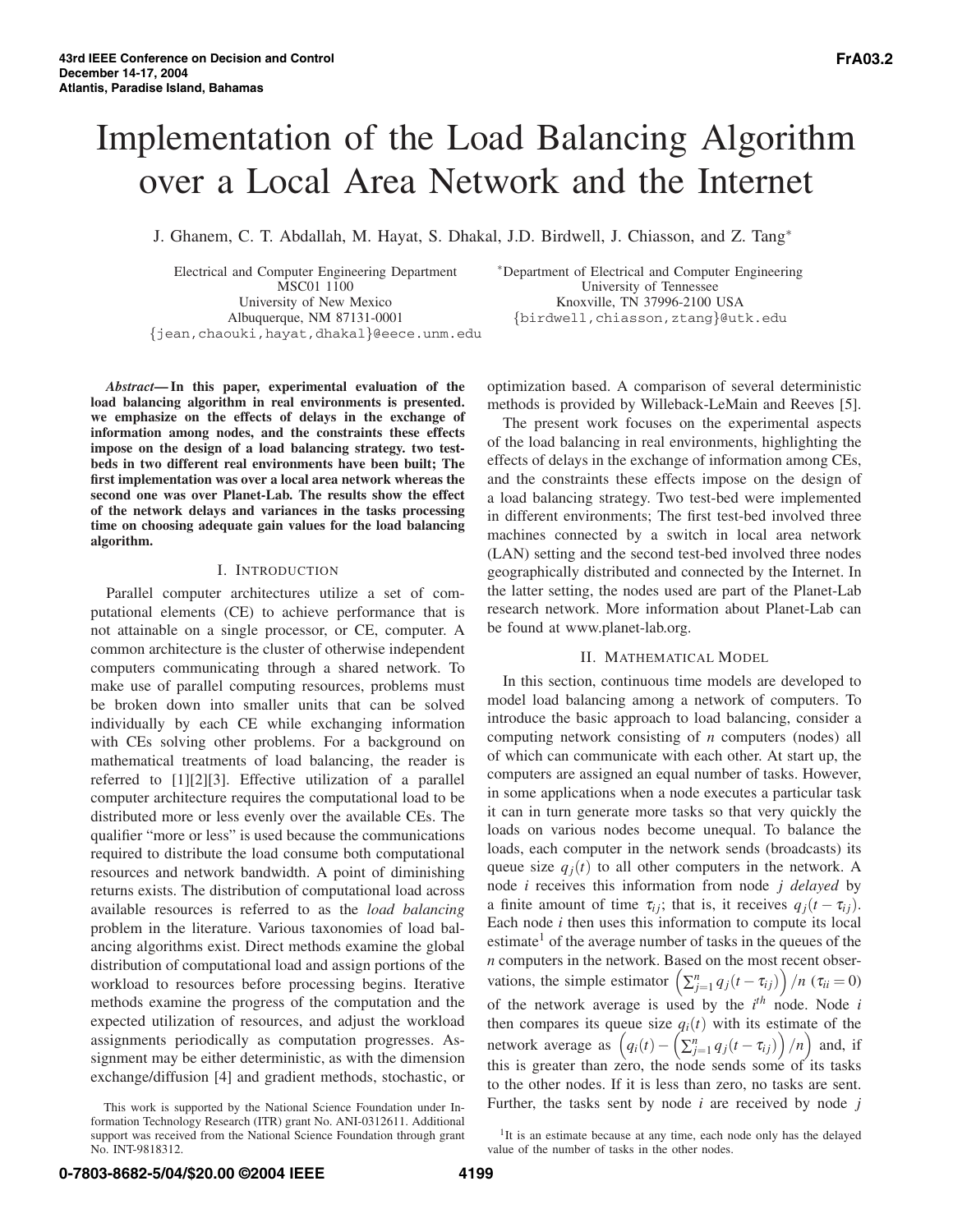with a delay  $h_{ij}$ . The controller (load balancing algorithm) decides how often to do load balancing (transfer tasks among the nodes) and how many tasks are to be sent to each node. An important issue considered here is the effect of delays on system performance. Specifically, the continuous time models developed here represent our effort to capture the effect of the delays in load balancing techniques and were developed so that system theoretic methods could be used to analyze them. The basic mathematical model of a given computing node for load balancing is given by

$$
\frac{dx_i(t)}{dt} = \lambda_i - \mu_i + u_i(t) - \sum_{j=1}^n p_{ij} \frac{t_{p_i}}{t_{p_j}} u_j(t - h_{ij})
$$
\n
$$
y_i(t) = x_i(t) - \frac{\sum_{j=1}^n x_j(t - \tau_{ij})}{n}
$$
\n(1)

$$
u_i(t)
$$
 =  $-K_i \text{sat}(y_i(t)); p_{ij} \ge 0, p_{jj} = 0, \sum_{i=1}^{n} p_{ij} = 1$ 

where

$$
sat(y) = y \text{ if } y \geqslant 0 \tag{2}
$$

$$
= 0 \text{ if } y < 0. \tag{3}
$$

In this model we have

- *n* is the number of nodes.
- $x_i(t)$  is the *expected waiting time* experienced by a task inserted into the queue of the  $i^{th}$  node. With  $q_i(t)$  the number of *tasks* in the  $i^{th}$  node and  $t_{p_i}$  the average time needed to process a task on the *i th* node, the expected (average) waiting time is then given by  $x_i(t) = q_i(t)t_{p_i}$ . Note that  $x_j/t_{p_j} = q_j$  is the number of tasks in the node *j* queue. If these tasks were transferred to node *i*, then the waiting time transferred is  $q_j t_{p_i} = x_j t_{p_i} / t_{p_j}$ , so that the fraction  $t_{p_i}/t_{p_j}$  converts waiting time on node *j* to waiting time on node *i*.
- $\lambda_i \geq 0$  is the rate of generation of waiting time on the *i th* node caused by the addition of tasks (rate of increase in *xi*)
- $\mu_i \geq 0$  is the rate of reduction in waiting time caused by the service of tasks at the  $i<sup>th</sup>$  node and is given by  $\mu_i \equiv (1 \times t_{p_i})/t_{p_i} = 1$  for all *i* if  $x_i(t) > 0$ , while if  $x_i(t) = 0$  then  $\mu_i \triangleq 0$ , that is, if there are no tasks in the queue, then the queue cannot possibly decrease.
- $u_i(t)$  is the rate of removal (transfer) of the tasks from node *i* at time *t* by the load balancing algorithm at node *i*. Note that  $u_i(t) \leq 0$ .
- $p_{ij}u_j(t)$  is the rate at which node *j* sends waiting time to node *i* at time *t* where  $p_{ij} \ge 0$ ,  $\sum_{i=1}^{n} p_{ij} = 1$  and  $p_{jj} = 0$ . That is, the transfer from node *j* of expected waiting time  $\int_{t_1}^{t_2} u_j(t) dt$  in the interval of time  $[t_1, t_2]$  to the other nodes is carried out with the *i th* node receiving the fraction  $p_{ij} (t_{p_i}/t_{p_j}) \int_{t_1}^{t_2} u_j(t) dt$  where the ratio  $t_{p_i}/t_{p_j}$  converts the task from waiting time on node *j* to waiting time on node *i*. As  $\sum_{i=1}^{n} (p_{ij} \int_{t_1}^{t_2} u_j(t) dt) =$  $\int_{t_1}^{t_2} u_j(t) dt$ , this results in removing *all* of the waiting time  $\int_{t_1}^{t_2} u_j(t) dt$  from node *j*. The quantity  $-p_{ij} u_j(t-$

 $h_{ij}$ ) is the rate of increase (rate of transfer) of the expected waiting time (tasks) at time *t* from node *j* by (to) node *i* where  $h_{ij}$  ( $h_{ii} = 0$ ) is the time delay for the task transfer from node *j* to node *i*.

• The quantities  $\tau_{ij}$  ( $\tau_{ii} = 0$ ) denote the time delay for communicating the expected waiting time  $x_j$  from node *j* to node *i*. The quantity  $x_i^{avg} = \left(\sum_{j=1}^n x_j(t - \tau_{ij})\right) / n$ is the estimate (due to the delays) by the  $i^{th}$  node of the average waiting time of the network and is referred to as the *local average* (local estimate of the average).

In this model, all rates are in units of the *rate of change of expected waiting time*, or *time/time* which is dimensionless. As  $u_i(t) \leq 0$ , node *i* can only send tasks to other nodes and cannot initiate transfers from another node to itself. A delay is experienced by transmitted tasks before they are received at the other node. The control law  $u_i(t) =$  $-K_i$ sat $(y_i(t))$  states that if the *i<sup>th</sup>* node output  $x_i(t)$  is above the local average  $\left(\sum_{j=1}^n x_j(t-\tau_{ij})\right)/n$ , then it sends data to the other nodes, while if it is less than the local average nothing is sent. The *j th* node receives the fraction  $\int_{t_1}^{t_2} p_{ji} \left(t_{p_i}/t_{p_j}\right) u_i(t) dt$  of transferred waiting time  $\int_{t_1}^{t_2} u_i(t) dt$ delayed by the time  $h_{ij}$ .

### *A. Specifying the pi j*

One important detail remains unspecified, namely the exact form of the  $p_{ij}$  for each sending node *i*. One approach is to choose them as constant and equal

$$
p_{ij} = 1/(n-1)
$$
 for  $j \neq i$ ;  $p_{ii} = 0$  (4)

where it is clear that  $p_{ji} \geqslant 0$ ,  $\sum_{i=1}^{n} p_{ij} = 1$ . Another approach is to use the local information of the waiting times  $x_i(t)$ ,  $i =$ 1,..,*n* to set their values. The quantity  $x_i(t - \tau_{ji}) - x_j^{avg}$ represents what node  $j$  estimates the waiting time in the queue of node *i* is with respect to the local average of node *j*. If queue of node *i* is above the local average, then node *j* does not send tasks to it. Node *j* repeats this computation for all the other nodes and then portions out its tasks among the other nodes according to the amounts they are below the local average, that is,

$$
p_{ij} \triangleq \frac{\text{sat}\left(x_j^{avg} - x_i(t - \tau_{ji})\right)}{\sum \text{sat}\left(x_j^{avg} - x_i(t - \tau_{ji})\right)}.
$$
 (5)

If 
$$
\sum_{i \text{ is } i \neq j} \text{sat}\Big(x_j^{avg} - x_i(t - \tau_{ji})\Big) = 0
$$
, then  $p_{ij}$  are set to 0.

**Remark** If the denominator  $\sum_{i \ni i \neq j}$  $s$ *at*  $\left(x_j^{avg} - x_i(t - \tau_{ji})\right)$ is zero, then  $x_j^{avg} - x_i(t - \tau_{ji}) \leq 0$  for all  $i \neq j$ . However,

$$
\sum_{j \, i \neq j} \left( x_j^{avg} - x_i(t - \tau_{ji}) \right) + x_j^{avg} - x_j(t) = 0
$$

which implies

 $\frac{1}{i}$ 

$$
x_j^{avg} - x_j(t) = -\sum_{i \; j \neq j} \left( x_j^{avg} - x_i(t - \tau_{ji}) \right) > 0.
$$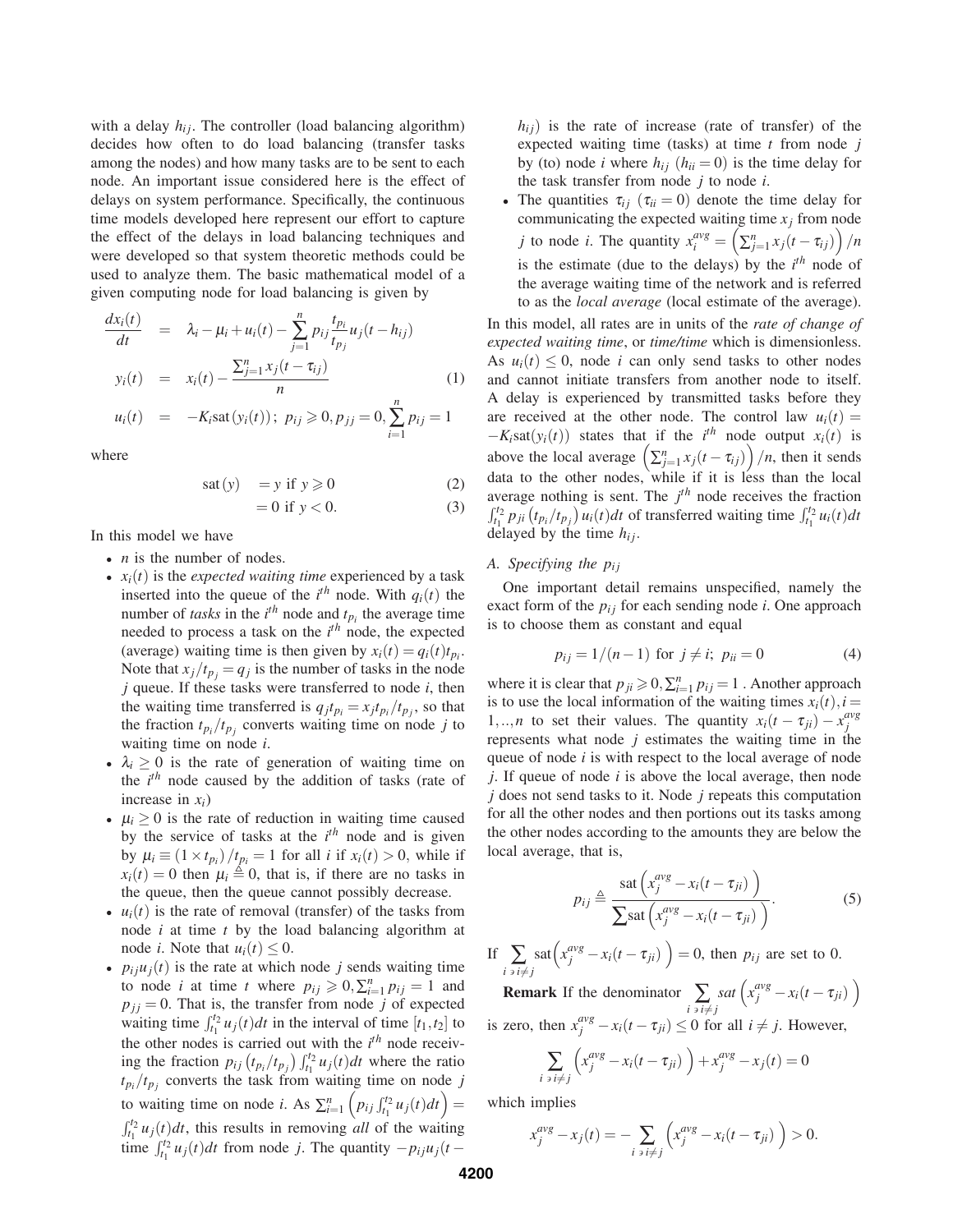That is, if the denominator is zero, the node *j* is not greater than the local average, so  $u_i(t) = -K_i$ sat $(y_i(t)) = 0$  and is therefore not sending out any tasks.

#### III. EXPERIMENTS OVER A LOCAL AREA NETWORK

A parallel machine has been built to implement an experimental facility for evaluation of load balancing strategies. A root node communicates with *k* groups of computer networks. Each of these groups is composed of *n* nodes (hosts) holding identical copies of a portion of the database. (Any pair of groups correspond to different databases, which are not necessarily disjoint. A specific record, or DNA profile, is in general stored in two groups for redundancy to protect against failure of a node.) Within each node, there are either one or two processors. In the experimental facility, the dual processor machines use 1.6 GHz Athlon MP processors, and the single processor machines use 1.33 GHz Athlon processors. All run the Linux operating system. Our interest here is in the load balancing in any one group of *n* nodes/hosts. The database is implemented as a set of queues with associated search engine threads, typically assigned one per node of the parallel machine. The search requests are created not only by the database clients; the search process also creates search requests as the index tree is descended by any search thread. An important point is that the actual delays experienced by the network traffic in the parallel machine are *random*. Work has been performed to characterize the bandwidth and delay on unloaded and loaded network switches, in order to identify the delay parameters of the analytic models and is reported in [9][10]. The value  $\tau = 200 \mu \text{ sec}$  used for simulations represents an average value for the delay and was found using the procedure described in [10]. The interest here is to compare the experimental data with that from the three models previously developed. To explain the connection between the control gain  $K_i$  and the actual implementation, recall that the waiting time is related to the number of tasks as  $x_i(t) =$  $q_i(t)t_{p_i}$  where  $t_{p_i}$  is the average time to carry out a task. The continuous time control law is  $u_i(t) = -K$ sat $(y_i(t))$ where  $u_i(t)$  is the rate of decrease of waiting time  $x_i(t)$  per unit time. Consequently, the gain  $K_i$  represents the rate of reduction of waiting time per second in the continuous time model. Also,  $y_i(t) = (q_i(t) - (\sum_{j=1}^n q_j(t - \tau_{ij})) / n) t_{p_i} =$  $r_i(t)t_p$ , where  $r_i(t)$  is simply the number of tasks above the estimated (local) average number of tasks and, as the interest here is the case  $y_i(t) > 0$ , consider  $u(t) = -K_i y_i(t)$ . With ∆*t* the time interval between successive executions of the load balancing algorithm, the control law says that a fraction of the queue  $K_z r_i(t)$  ( $0 < K_z < 1$ ) is removed in the time ∆*t* so the rate of reduction of *waiting time* is  $-K_zr_i(t)t_{p_i}/\Delta t = -K_zy_i(t)/\Delta t$  so that

$$
u(t) = -\frac{K_z y_i(t)}{\Delta t} \Longrightarrow K_i = \frac{K_z}{\Delta t}.
$$
 (6)

This shows that the gain  $K_i$  is related to the actual implementation by how fast the load balancing can be carried out and how much (fraction) of the load is transferred. In the experimental work reported here, ∆*t* actually varies each time the load is balanced. As a consequence, the value of ∆*t* used in (6) is an average value for that run. The average time  $t_{p_i}$  to process a task is the same on all nodes (identical processors) and is equal  $10\mu$  sec while the time it takes to ready a load for transfer is about  $5\mu$  sec. The initial conditions were taken as  $q_1(0) = 6000, q_2(0) =$  $4000, q_3(0) = 2000$  (corresponding to  $x_1(0) = q_1(0)t_{pi} =$  $0.06, x_2(0) = 0.04, x_3(0) = 0.02$ . All of the experimental responses were carried out with constant  $p_{ij} = 1/2$  for  $i \neq j$ .

 $\left(\sum_{j=1}^n q_j(t-\tau_{ij})\right)/n$  for  $i=1,2,3$  (recall that  $y_i(t) =$ Figures 1, 2, 3 are plots of the responses  $r_i(t) = q_i(t)$  –  $r_i(t)t_{p_i}$  for  $K_z = 0.5, 0.3$  and 0.2 respectively. Figure 4



Fig. 1. Response of the load balancing algorithm. The average value of the gains are  $(K_z = 0.5)$   $K_1 = 6667, K_2 = 4167, K_3 = 5000$  (constant  $p_{ij}$ ).



Fig. 2. Response of the load balancing algorithm. The average value of the gains are  $(K_z = 0.3)$   $K_1 = 2400, K_2 = 7273, K_3 = 2500$  (constant  $p_{ij}$ ).

summarizes the data from several experimental runs of the type shown in Figures 1, 3, 2. For  $K_z = 0.1, 0.2, 0.3, 0.4, 0.5$ , ten runs were made and the settling time (time to load balance) were determined. These are marked as small horizontal ticks on Figure 4. (For all such runs, the initial queues were the same and equal to  $q_1(0) = 600, q_2(0) =$  $400, q_3(0) = 200$ . For each value of  $K_z$ , the average settling time for these ten runs was computed and is marked as a dot on given on Figure 4. For values of  $K_z = 0.6$  and higher (with increments of 0.1 in  $K_z$ ), consistent results could not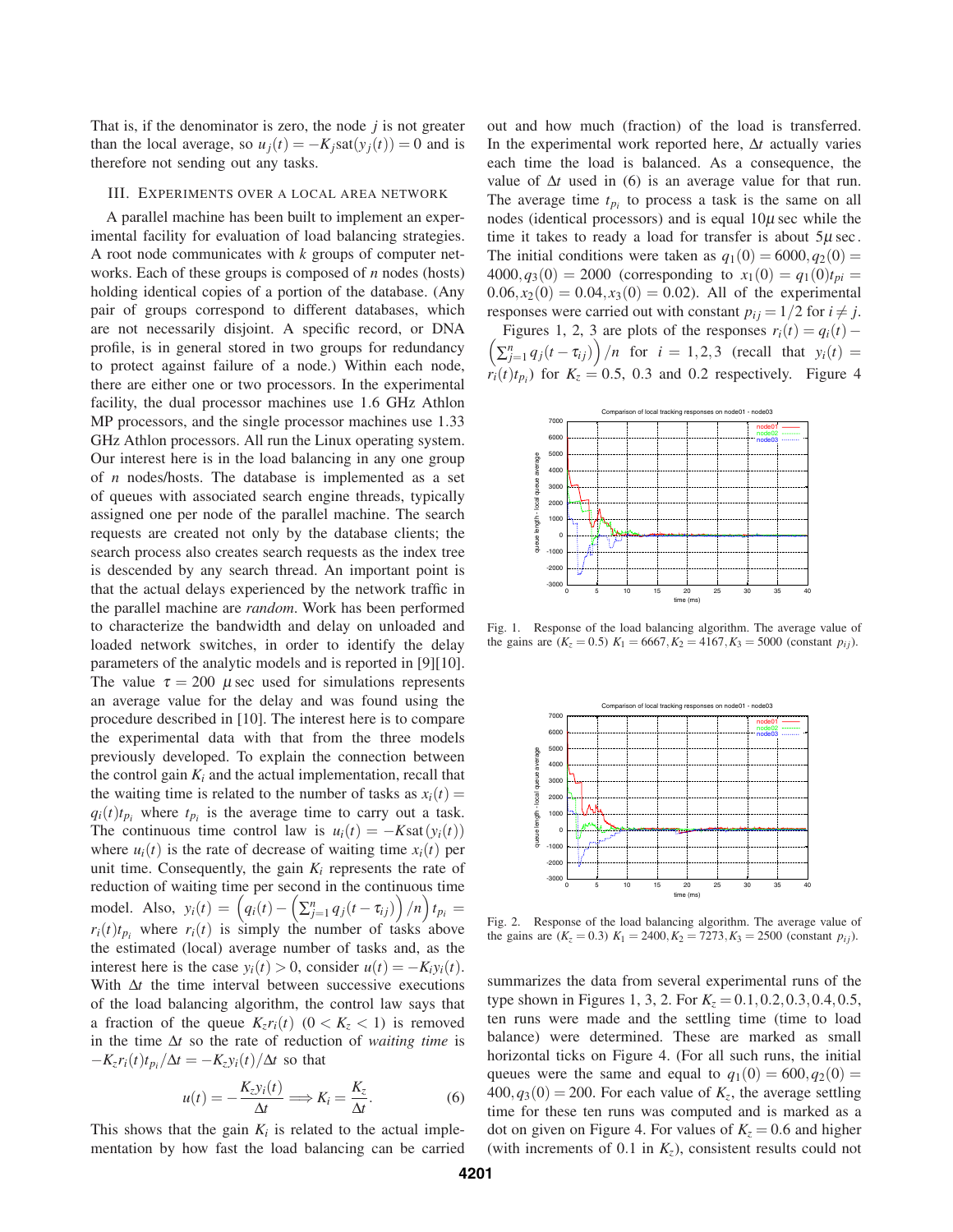

Fig. 3. Response of the load balancing algorithm. The average value of the gains are  $(K_z = 0.2)$   $K_1 = 1600, K_2 = 2500, K_3 = 2857$  (constant  $p_{ij}$ ).

be obtained. In many cases, ringing extended throughout the experiment's time interval (200 miliseconds). For example,



Fig. 4. Summary of the load balance time as a function of the gain  $K_z$ 

Figure 5 shows the plots of the queue length less the local queue average for an experimental run with  $K_z = 0.6$ where the settling time is approximately 7 milliseconds. In contrast, Figure 6 shows the experimental results under the same conditions where persistent ringing regenerates for 40 milliseconds. it was found the response was so oscillatory that a settling time was not possible to determine accurately. However, Figure 4 shows that one desires to choose the gain to be close to 0.5 to achieve a faster response time without breaking into oscillatory behavior.

#### IV. EXPERIMENTS OVER PLANET-LAB

A distributed system has been developed to validate the theoretical work and to assess different load balancing policies in a real environment. The system consists of several nodes running the same code. The nodes are part of Planet-Lab, a planetary-scale network involving more than 350 nodes positioned around the globe and connected via the Internet. The application used to illustrate the load balancing process was matrix multiplication, where one task is defined as the multiplication of one row by a static matrix duplicated on all nodes (3 nodes in our experiment). The size of the elements in each row was generated randomly



Fig. 5.  $K_z = 0.6$  - Settling time is approximately 7 milliseconds.



Fig. 6.  $K_z = 0.6$  These are the same conditions as Figure 5, but now the ringing persists.

from a specified range which made the execution time of a task variable. As for the communication part of the program, UDP was used to exchange queue size information among the nodes and TCP was used to transfer the data or tasks from one machine to another.

To match the experimental settings of the previous sections, 3 nodes were used; node1 at the University of New Mexico, node2 in Taipei-Taiwan and node3 in Frankfurt-Germany. As for the load balancing policy, the same parameter values were also used; for instance all  $p_{ij}$  were set to  $1/2$  for  $i \neq j$ . The initial parameters and settings for the experiment are summarized in table I. Throughout the experiment, network statistics related to transmission rates

|                                                      | node 1                              | node 2             | node 3                 |
|------------------------------------------------------|-------------------------------------|--------------------|------------------------|
| Location                                             | University of<br>New Mexico<br>(US) | Taipei -<br>Taiwan | Frankfurt -<br>Germany |
| <b>Initial</b><br><b>Distribution</b>                | 6000 tasks                          | 4000 tasks         | 2000 tasks             |
| Average Task Processing Time $t_{ni}$                | $10.2$ ms                           |                    |                        |
| Standard Deviation for $t_{pi}$                      | $2.5$ ms                            |                    |                        |
| Interval between load balancing instances $\Delta t$ | $150 \text{ ms}$                    |                    |                        |
| Interval between 2 comm. transmissions               | 50 <sub>ms</sub>                    |                    |                        |

TABLE I PARAMETERS AND SETTINGS OF THE EXPERIMENT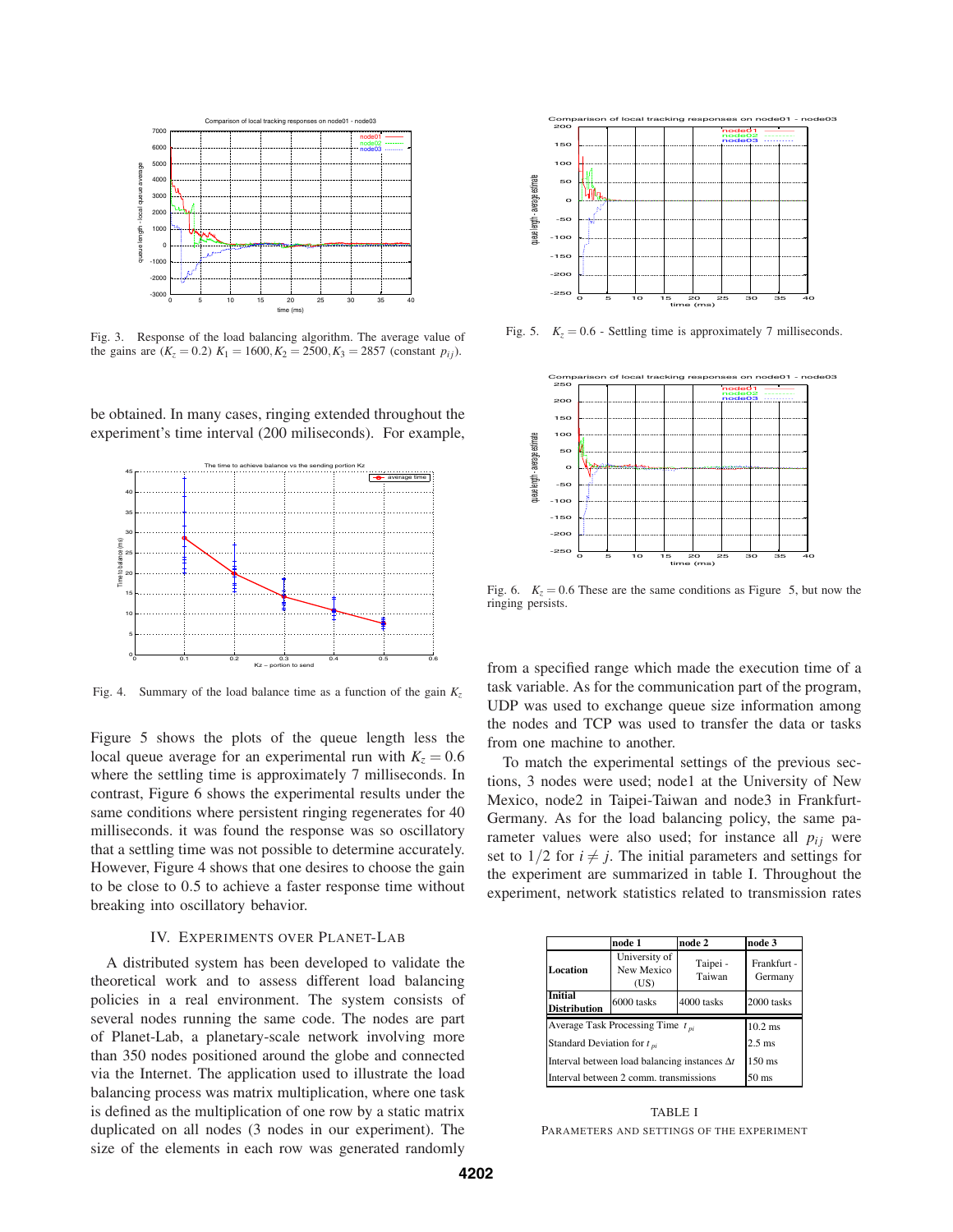|           | Roundtrip<br>delay $\tau_{ii}$ | Data<br>transmisison rate   one Task | Average<br>Transmission of |
|-----------|--------------------------------|--------------------------------------|----------------------------|
| $n1 - n2$ | $215$ ms                       | 1.34 KB/s                            | $14 \text{ ms}$            |
| $n1 - n3$ | $200$ ms                       | 1.42 KB/s                            | 16 ms                      |
| $n2 - n3$ | 307 ms                         | 1.03 KB/s                            | $20 \text{ ms}$            |

TABLE II AVERAGE NETWORK DELAYS AND TRANSMISSION RATES.

and delays were collected. The averages of the parameters are shown in table II. Large delays were observed in the network due to the dispersed geographical location of the nodes. Moreover, the transmission rates detected between the nodes were very low mainly because the amount of data exchanged in bytes is small. Indeed, the average size of data needed to transmit a single task was 20 bytes, which made the observed transmission rates not exactly accurate in the presence of large communication delays.

In order to observe the behavior of the system under various gains, several experiments were conducted for different gain values  $K_z$  ranging from 0.1 to 1. Fig. 7 is a plot of the responses  $r_i(t)$  corresponding to each node *i* where the gain  $K_z$  was set to 0.3. Similarly, Fig. 8 shows the system response for gain  $K_z$  equal to 0.5. Figure 9 summarizes several runs corresponding to different gain values. For each  $K_7 = 0.1, 0.2, 0.3, 0.4, 0.5, 0.6, 0.7$ , ten runs were made and the settling times (time to load balance) were determined. For gain values higher than 0.8, consistent results could not be obtained. For instance, in most of the runs no settling time could be achieved. However, when the observed network delays were stable, the system response was steady and converged quickly to a balanced state when *Kz* is equal to 0.8 (Figure 10. As previously indicated, this scenario wasn't frequently seen. The system behavior in these set of experiments does not exactly match, for the same gain value, the results obtained in the previous sections, due to the difference in network topology and delays. For instance, the ratio between the average delay and the task process time is 20  $(200\mu s/10\mu s)$  for the LAN setting and 12 (120*ms*/10*ms*) for the distributed setting. This fact is one of the reasons why ringing is observed earlier (for  $K_z = 0.6$ ) in the LAN experiment whereas under Planet-Lab unstable responses were observed starting  $K_z$  = 0.8. The previous experiments have been conducted under normal network conditions stated in Table II. However, another set of experiments was conducted at a different time where the network condition worsens and larger delays were observed. In particular, the data transmission rate between node 2 and node 3 dropped from 1.03KB/s to 407B/s. Figures 11 and 12 show the system responses for gains  $K_z = 0.4$  and  $K_z = 0.8$  respectively. These experiments clearly show the negative effect of the delay on the stability of the system. Nevertheless, we can see that with a low gain namely  $K_z = 0.4$ , a settling time can be identified at around 22ms. On the other hand, when the gain was set to 0.8,



Fig. 7. Experimental response of the load balancing algorithm under large delays. gain  $K_z = 0.3$  and  $p_{ij} = 0.5$ .



Fig. 8. Experimental response of the load balancing algorithm under large delays. gain  $K_z = 0.5$  and  $p_{ij} = 0.5$ .



Fig. 9. Summary of the load balancing time as function of the gain  $K_z$ .



Fig. 10. Experimental response of the load balancing algorithm under large delays. gain  $K_z = 0.8$  and  $p_{ij} = 0.5$ .